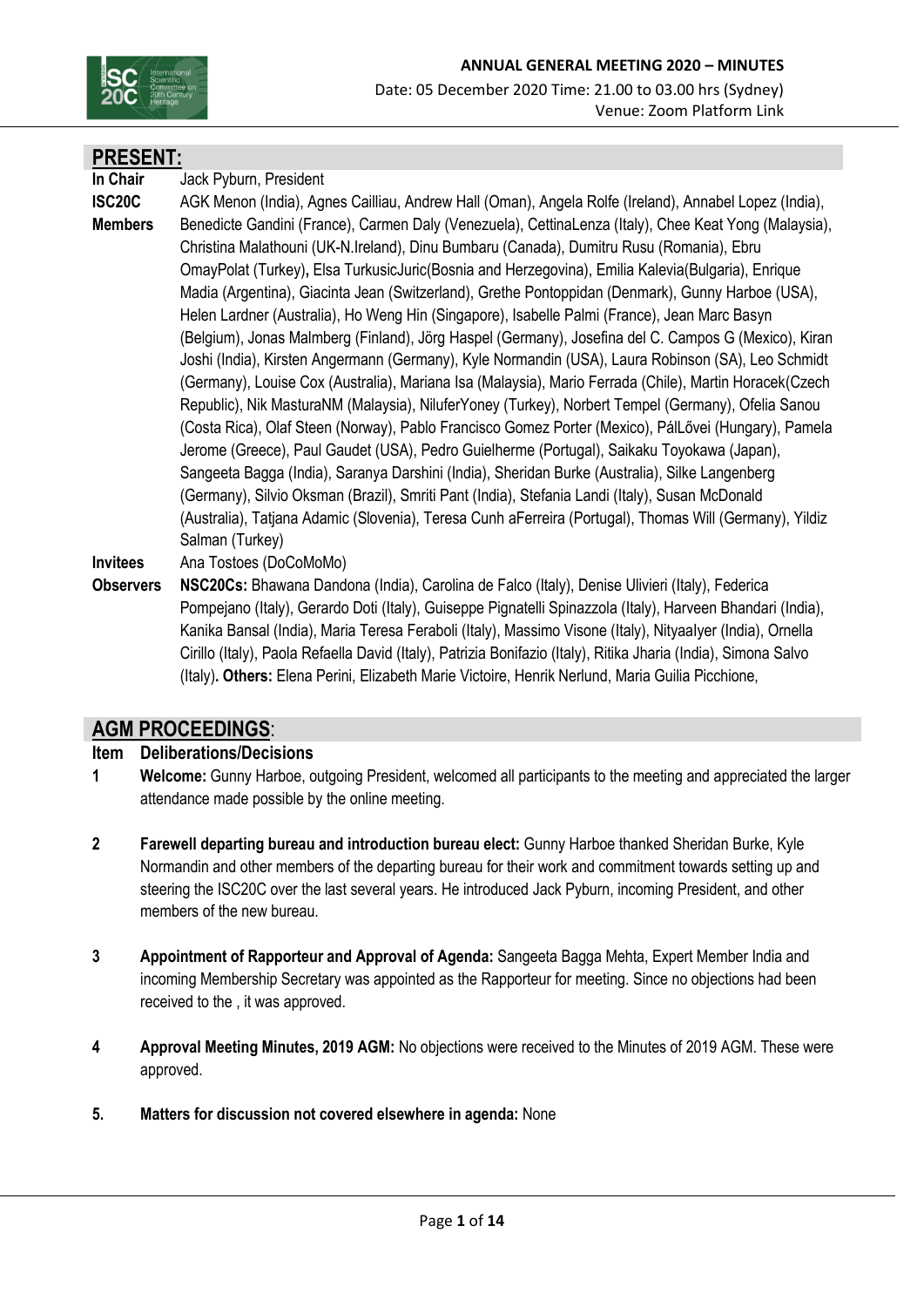

## **6 RETIRING PRESIDENT'S REPORT 2020 (Gunny Harboe)**

#### **6.1 Bureau Activity 2020:**

- a. Gunny Harboe reported that though the year had been rather limiting because of the COVID, the Bureau had maintained regular meetings to ensure continued progress on various initiatives.
- b. The big achievement of the year was the passing of new Bylaws, which are in alignment with the model specified by the ICOMOS Scientific Council. The task was undertaken by Sheridan Burke and Leo Schmidt. Progress on other initiatives would be reported on by the concerned bureau member.

#### **6.2 Twentieth Century Concrete Research (INNOVAConcrete) with University of Cadiz and Partners**:

- a. Gunny Harboe introduced the INNOVAConcrete, a 3-year scientific research project funded by the EU, for examining known and new technologies and methodologies to conserve historic concrete. Information about the project is available on the ISC20C website and the INNOVAConcrete website.
- b. The ISC20C got involved through Fernando Espinosa, Expert Member, to bring intense scrutiny to the work and disseminating the significance of heritage concrete all over Europe and beyond.
- c. Most of the 21 members of the INNOVAConcrete working group are from ISC20C. The project provided an opportunity to engage with other scientific committees, in particular, ISC-ARSAH. Since the project has been extended up to June 2021, ISC20C has another six months for completing the benchmark document its members are working on and, organise two more workshops, the latter as an in-person meeting in Lithuania, where the benchmark document could be launched formally.

## **7 RETIRING SECRETARY GENERAL'S REPORT 2020 (Sheridan Burke)**

### **7.1 Report from ISC20C Secretariat 2020:**

Sheridan Burke remarked that 2020 annual meeting is the first that the ISC20C has done remotely, with the great advantage of including many more members than possible with physical meetings. She thanked Kyle Normandin for organising the Zoom facilities for AGM2020.

#### **a. Secretarial Activity:**

- i. Secretary General's role was re-organised to share organisational tasks and, a co-option policy was developed to enlarge the bureau. Smriti Pant was co-opted as the Membership Secretary in 2017. Aziza Chaouni was co-opted in 2019 as the Social Media secretary and Webmaster.
- ii. A review of membership was undertaken for the election. ISC20C membership now stands at 52 voting; 85 experts and 54 associates, a total of 191 members, making it one of the largest ISCs.
- iii. Kyle Normandin hosted all monthly Zoom bureau teleconferences and, Sheridan Burke, as SG, maintained and circulated cumulative bureau minutes and priority action lists. The SG also gathers members' annual reports, prepares ISC20C's annual report for submission to the Paris secretariat, handles a wide range of communications for the committee and, organizes the AGM.
- iv. National Scientific Committees and Working Groups on Twentieth Century Heritage have been established in India, Brazil and Ireland. The relationship of NSCs with ISCs is described in the Dubrovnik Valetta Principles, and will soon be added to the Eger Xi'an Principles, currently under review by the AdCom. The NSCs are a great expansion of the ISC20C and their engagement with ISC projects is very welcome.
- v. As part of our compliance as an ISC, we are invited to nominate members to ICOMOS Working Groups. Currently ISC20C is represented in only two of the 7 ICOMOS WGs. EoI for nominees to the other Working Groups are recommended to maintain our linkages to ICOMOS initiatives.

#### **b. Annual Meetings:**

i. AGM 2019: Kyle Normandin, Aziza Chaouni, Clare Moore, Robert Moore and Eman Assi were thanked for organising the series of meetings and site visits during the 2019 ISC20C AGM in Sidi Harazem and Rabat in Morocco which was attended by 40 participants, including students.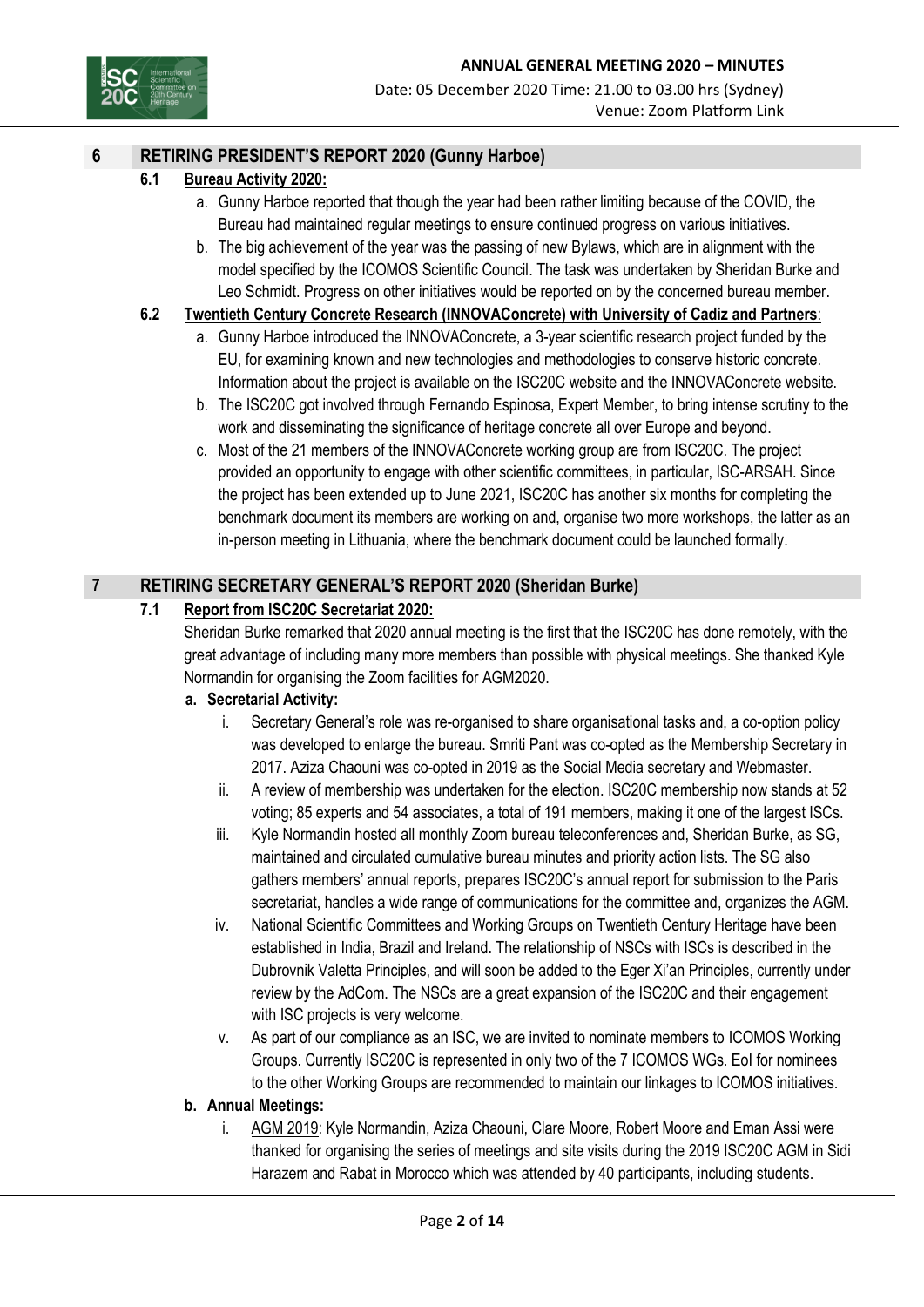

ii. AGM 2020: Arrangements made for the AGM 2020 at Sydney - bookings at the Sydney Opera House, the 2-day specialist conference *Concrete Intentions- current research and practice in conserving modern concrete*, and a tour of Sydney Modern homes have been retained for 2023.

# **c. Committee Administration:**

- i. Elections: This year ISC20C successfully completed its triennial elections in October/November, assisted by Tamer Gokand James Reap of ICLAFI. The incoming bureau, along with President elect Jack Pyburn, Secretary General Kiran Joshi, includes a generational transition for ISC20C.
- ii. By Laws: The Secretary General and Vice President Leo Schmidt worked on the upgrade of ISC20C bylaws, which were drafted after adapting the new bylaw standards issued by ICLAFI. They will be submitted to the Scientific Council for approval.
- iii. Archives: The Secretary General has continued organising our institutional memory documentation. Relevant archives have been accumulated in a shared Dropbox, while relevant documents are accessible on our website.
- iv. Financial Status: The ISC20C continues to be in good financial, partly due to our participation with the World Monuments Watch program 2019 and largely the INNOVAConcrete project which provided financial support to the working group for attending meetings and workshops. It contributed significantly to the ICOMOS Secretariat in Paris for the necessary reporting of the project grant to the EU, and will have a residual benefit for ISC20C. Refer report by Enrique de Andas, Treasurer.

# **d. ISC20C Projects:**

- i. Toolkit: Enrique Madia has to develop the ISC20C Toolkit, with Clara Villalba and Amable Garcia working hard on gathering suitable Spanish documents.
- ii. The Madrid-New Delhi Document: The ISC20C's 2017 charter: *Approaches to the Conservation of Twentieth Century Cultural Heritage* (The Madrid-New Delhi Document), ISBN 978-2-918086- 23-9, has been translated into 18 languages, and will be uploaded to the new website. Its publication is a task for the new bureau.
- iii. Heritage Alerts continue to require significant input from all bureau members, and the archive of previous Heritage Alerts is a good series of case studies. Refer report from Olaf Steen.
- iv. INNOVAConcrete Project was slowed by the pandemic, but Kyle Normandin and Stefania Landi are continuing the development the benchmark document. Refer report from Gunny Harboe.
- v. Twentieth Century Historic Thematic Framework: Since 2008, Sheridan Burke and incoming bureau member Susan Macdonald have been working at the Getty Conservation Institute to develop the document to be published online by the GCI in early 2021.From a modest discussion within the ISC20C and, with GCI's generous support, the project has expanded to become a seminal document for practical use in surveys, assessment of significance and comparative analysis and, hopefully, will become a framework for ISC20C research activities.
- vi. Emerging Professionals Working Group (EPWG): Sharing her experiences with the new EPWG, Sheridan encouraged ISC20C to fully engage with the EPWG 'Journeys to Authenticity' project.
- vii. Sheridan has also been involved with the 'Climate Change and Heritage Working Group,' developing the roadmap and its link with the next ICOMOS Triennial Scientific Plan. Leo Schmidt is the ISC20C contact point for the CCHWG.

# **7.2 AdCom report – ICOMOS Triennial Scientific Plan – Projects for ISC20C:**

# **a. Climate Change and Heritage:**

i. Sheridan is closely involved with the 2021-24 ICOMOS Triennial Scientific Plan (TSP), which asks committees to consider in 2021 the heritage policy, guidance and research responses to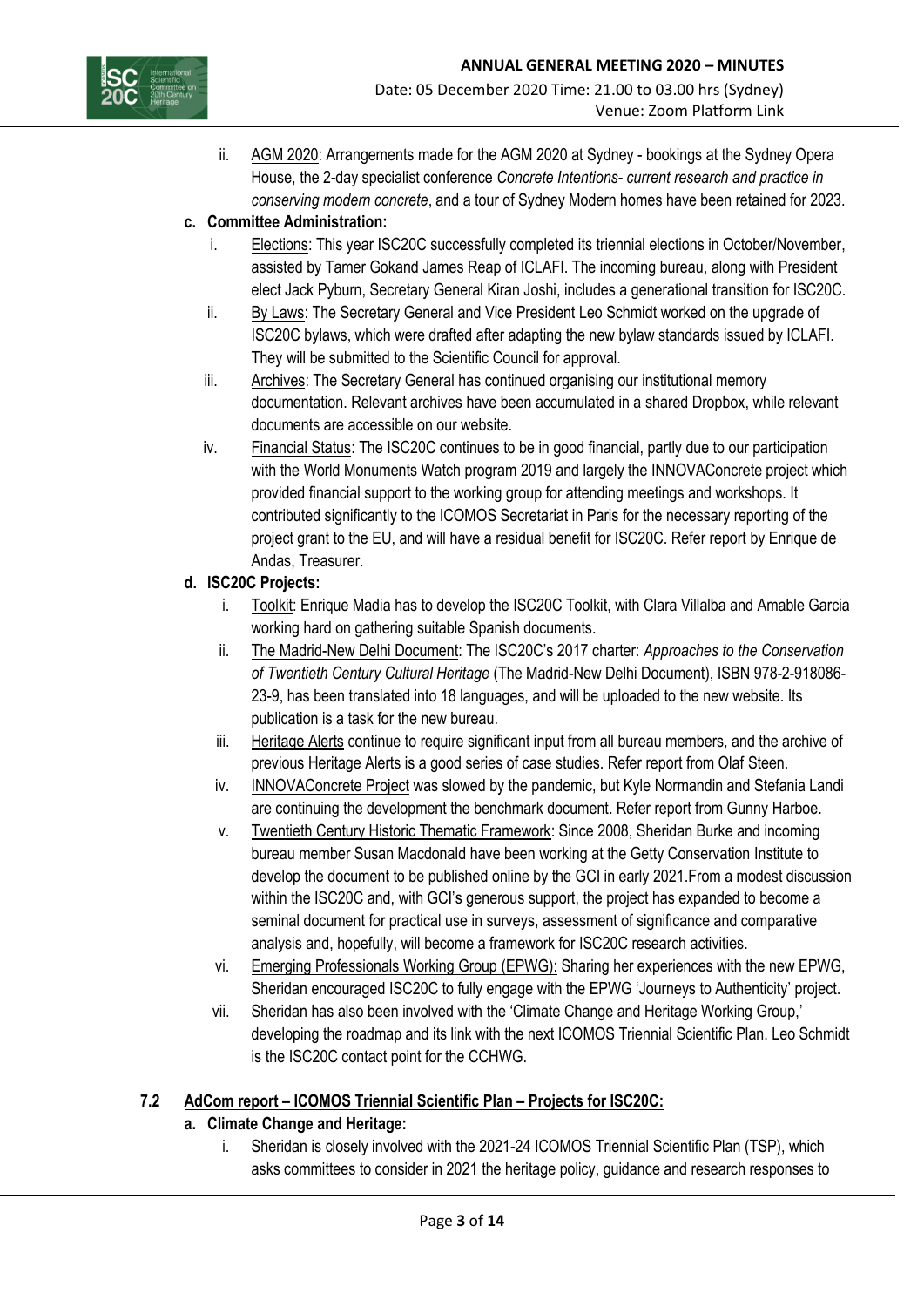

the climate change emergency that are specifically relevant to their scientific work. Project concepts will be identified in 2021, and developed during the 2021-2024 TSP.

- ii. She listed the five questions to which ISC20C must respond, such as our contribution for support to heritage places and professional practice in climate change action, organizational action to develop dialogue, research, and documentation linking climate change and heritage, etc. The responses will be co-ordinated as part of the ICOMOS TSP 21-24, rendering the expertise of the ISC members more effective and available to all ICOMOS through a single focus of collaboration.
- iii. She also informed The *Future of Our Pasts* contains tables of impact adaptation and mitigation strategies, and ICOMOS is sponsoring the Climate Heritage Network, which will serve as a key catalyst for culture and heritage actors support to their communities in this work.
- iv. Referring to Part 3.0 of the TSP, she suggested the following three (of ten) suggestions for prompting discussion in ISC20C: Maximising the use of existing building fabric and avoiding or minimizing introduction of new materials whose production requires additional carbon emissions; Reinforcing routine maintenance/preventive maintenance; Providing guidance, framing and implementing effective toolkits, policies and demonstrating action for best practice.

# **7.3 ISC20C Work Program 2020-23:**

Sheridan Burke hoped that the new bureau would be able to re-invigorate the following projects from the ISC20C triennial work activities that had to be placed on hold in 2014:

- **a. MAP 20 Review:** Updating the 2001 Montreal Action Plan survey of ICOMOS Committees, comparing the current position regarding the conservation and protection of 20C heritage places, assessing the situation and publishing the findings.
- **b. Heritage Applause:** This project was proposed to be an accolade to publicly celebrate and promote outstanding examples of private, government and corporate projects and initiatives that support the conservation of Twentieth Century Heritage places.

# **7.4 Farewell:**

The outgoing Secretary General expressed her sincere thanks to all members of the ISC20C and to the Bureau, especially to the former Secretary General, Kyle Normandin for his patience and good fellowship and, to Gunny Harboe, retiring President.

# **8 RETIRING TREASURERS REPORT 2020 (Gunny Harboe, President)**

As already mentioned, ISC20C gets some income every 2 years from our work with the World Monuments Fund. The most significant income has been from the INNOVAConcrete project. The compensation for our efforts goes to the ISC20C account at the ICOMOS headquarters. ICOMOS has also benefited from the project for their administrative role. One of the challenges for the new Bureau is to take care of this little nest egg, and work out best ways to use it and leverage what we've got to improve our mission worldwide.

# **9. VICE PRESIDENTS' / WORKING GROUP REPORTS ON TRIENNIAL ACTION PLAN PROJECTS**

# **9.1 REPORT BY LEO SCHMIDT (LS):**

# **9.1.1 New ISC20C By-laws update:**

- a. **Consultation Stage: Action on** Members' comments on draft new bylaws in August 2020:
	- **i.** Translations: In response to several suggestions to provide Spanish and French translations of the bylaws, the Bureau employed DeepL, an online translation tool, to produce draft translations for further editing by members proficient in respective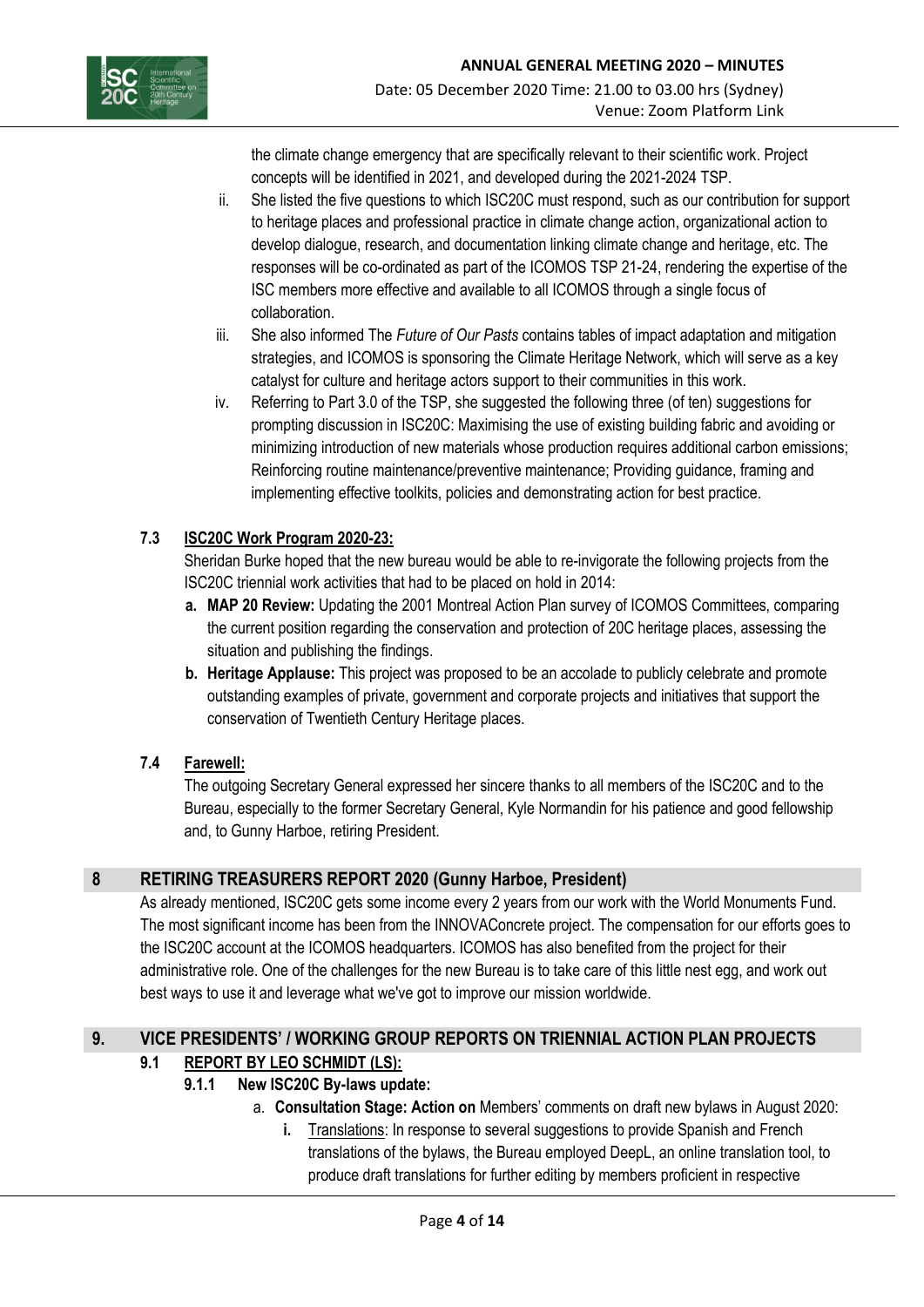

languages. The trial with the Bylaws indicates translations produced through DeepL need very little editing and its use is recommended for future.

- **ii.** Role of National Committees: Changes suggested re role of national committees in matters relating to NSCs were not implemented as beyond the remit of bylaws and are likely be addressed by an impending update of the Eger-Xi'an Principles.
- **b. Voting Stage:** The amended draft, with French and Spanish translations, was circulated along with a ballot paper, for approval of the Voting Members on 12 September 2020. All 13 valid responses were in favour of the new bylaws, and so the new bylaws were accepted.
- **9.1.2 Promotion, translation, publication of '***Approaches to Conservation of Twentieth Century Heritage'(***Madrid-New Delhi Document)**
	- **a. Translation:** A large number of translations of the document in Arabic, Armenian, Danish, French, German, Italian, Portuguese, Spanish, Swahili, Bangla, Finnish, Hindi, Macedonian, Russian, among others – have been done. The Slovenian version is underway.
	- **b. Publication:** All these translations would be available on the ISC20C website in due course. All these translations are already available on the website of Brandenburg University of Technology, and can be found if one googles MNDD and BTU.

# **9.1.3 Climate Change and Heritage Working Group Update**

Leo Schmidt has been monitoring the activities over the last year in this ICOMOS working group, and invited members to help with this very important initiative.

# **9.2 REPORT BY OLAF STEEN (OS):**

**Advocacy and Heritage Alerts:** The Advocacy Subcommittee was chaired by Olaf Steen, with Gunny Harboe and Enrique Madia as members.

# **a. Report on Activities in 2019/2020:**

- **i. Heritage Alerts:** 
	- The Viking Ship Hall, Roskilde, Denmark (Demolition) A full HA was issued in 2018
	- Hong Kong Post Office (Demolition): HA was prepared in May 2019, which is to be improved and a letter and press release drafted by ISC20C.
	- Palacio Bellas Artes, San Sebastian, Spain (Demolition): HA prepared by Gunny Harboe and Fernando Espinosa de los Monteros, but not issued.
	- Other ongoing Heritage Alert processes underway are International Congress Centre (ICC)Berlin, Germany; The BPO Building, Motgemnot, France.
	- Possible Heritage Alerts in process are: Red Banner Textile Factory, St. Petersburg, Russia; The Lake Burley Griffin and Lakeshore Landscape, Australian Capital Territory, Australia; Palazzo Del Lavoro, Turin, Italy; Otto Wagner Spital Steinhof, Vienna, Austria.

# **ii. Letters of Concern / Support:**

- The Government Buildings, Y-block, Oslo, Norway (Demolition) Despite advocacy by ISC20C, other international and national bodies in Norway, the building was demolished.
- The Miyakonojo Civic Hall in Miyakonojo, Japan (Demolition): Letter was sent to the ministers in February 2019. This building has been demolished.
- Rainha Dona Leonor Housing Block, Macau (Demolition): Letter sent in September 2019.
- The former department store Gërmia in Prishtina, Kosovo (Demolition): Letter sent to the Mayor in April 2019, no news has been received.
- Palacio Bellas Artes, San Sebastian, Spain (Demolition): A letter of advocacy issued in Autumn 2019.
- Richmond House, London, UK (Rebuilding): A letter of advocacy was sent in autumn 2019.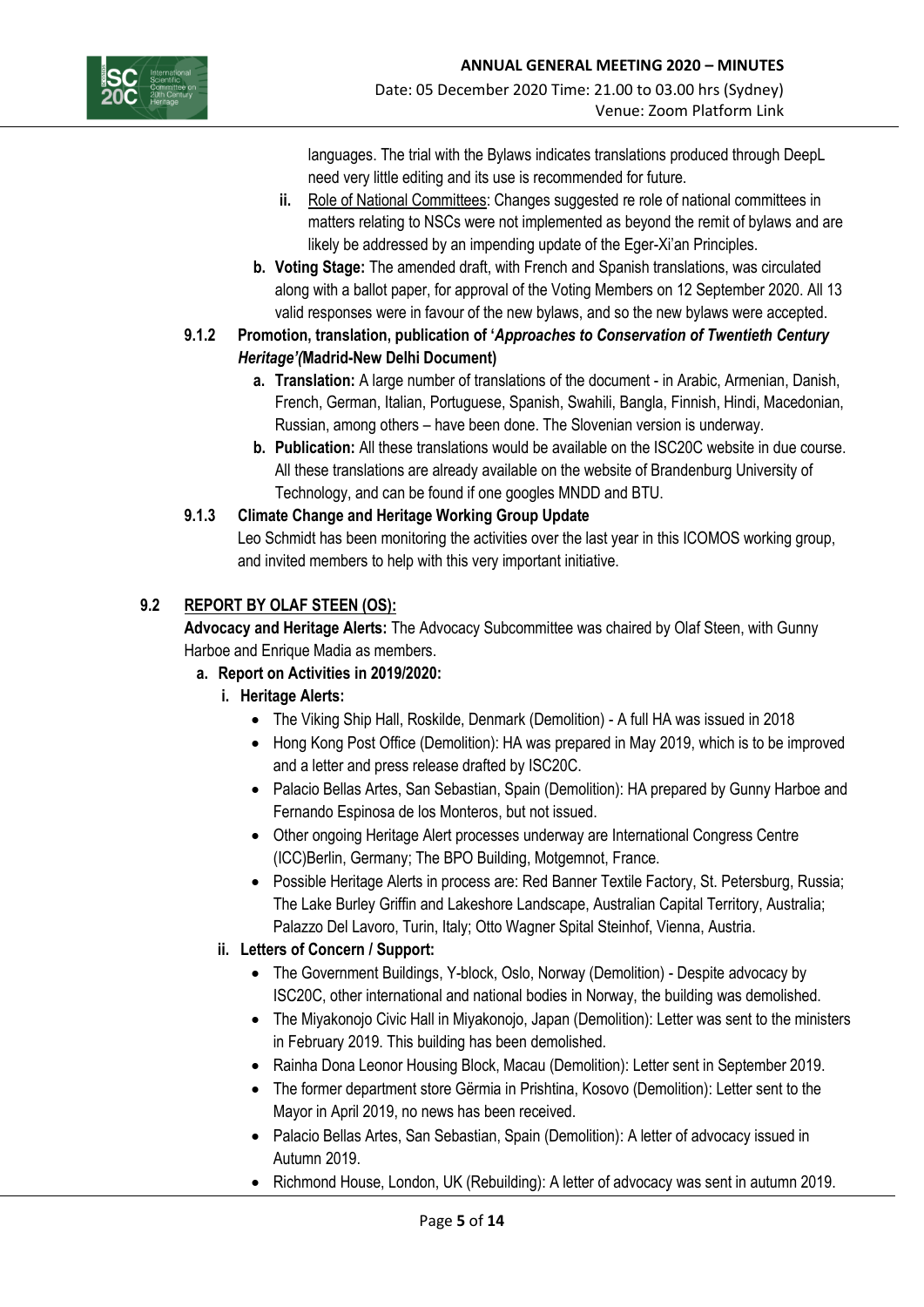



- **iii. Heritage@Risk**: Five cases were sent, three in India, one in Norway and one case in Denmark.
- **b. Accomplishments:** The current HA-template works well in providing necessary information, but poses several difficulties for proposers in describing the significance, threats and possible solutions for the Heritage in question. The template for a "Letter of Warning", made in 2018 as the first step in an HA process, functions well.

## **c. Challenges:**

- **i.** The working group set down at the Trento meeting 2018 needs to be more active.
- **ii.** We need to develop a chain of events for any Heritage Alert process:
	- Alarm and description of the endangered site or monument from a national Committee/ NSC20C/ICOMOS to the ISC20C, according to the template presently in use. Summary should be a draft for the Letter of Warning;
	- Letter of Warning regarding a possible HA, containing Statement of Threat and appeal for reconsideration of alteration or demolition plans from the ISC20C;
	- Full scale Heritage Alert with a letter to the concerned authorities and press releases. All to be prepared by the national committees, revised by NC / NSC20C with input from the ISC20C, then issued and signed by ISC20C.
- **iii.** The current HA template has too much focus on description, and insufficient focus on significance, threats and possible solutions. It is a real challenge to make the national committees describe these crucial points.
- **d. The Way Forward:** A finalization of the simplified Heritage Alert template, and guidelines for Advocacy and Heritage Alerts and their processes are ongoing works

**HA for Stadio Flaminio:** Gunny Harboe added information about the Heritage Alert for Nervi's Stadio Flaminio in Rome, threatened by changes in Italian laws on Stadiums. The full Alert is available on ISC20C website as well as ICOMOS homepage. The case was extensively reported by the Italian press and also featured in New York Times. Efforts to deal with the change in the law are also underway.

# **9.3 REPORT BY ENRIQUE MADIA (EM):**

# **9.3.1 ISC20C Toolkit Expansion Twentieth Century Heritage Toolkit:**

- a. Enrique Madia stressed the importance of the Toolkit as an effective way of disseminating information and requested members to come forward with help for ensuring the success of the initiative. Contributions could be in any language. Some of the ones in Spanish were being translated by Clara Villalba and Amable Garcia.
- b. Since contributions received as PDF documents, without links, could not be uploaded, he hoped that the new website could enable direct use of such PDFs

# **9.3.2 Links with other ISCs:**

A suggestion was made for developing relationship and link with other ISCs concerned with 20C Heritage such as ISCARSAH, IcoFort, ISICH, ISCIH ICORP, IIWC and PRERICO.

# **9.3.3 Other Activities in 2020:**

Enrique Madia also reported on various 20C related activities that he is involved with. These include a review of the Getty Foundation Document on Concrete Repairs, several translations of documents from Spanish to English, contributions on Heritage Alerts and advocacy, publishing articles, involvement in various academic courses / symposia / conferences/ webinars/ establishing committees and working groups on 20C heritage with other ISC20C members from Latin America, during all of which also he promoted the ISC20C Toolkit and Heritage Alerts initiatives.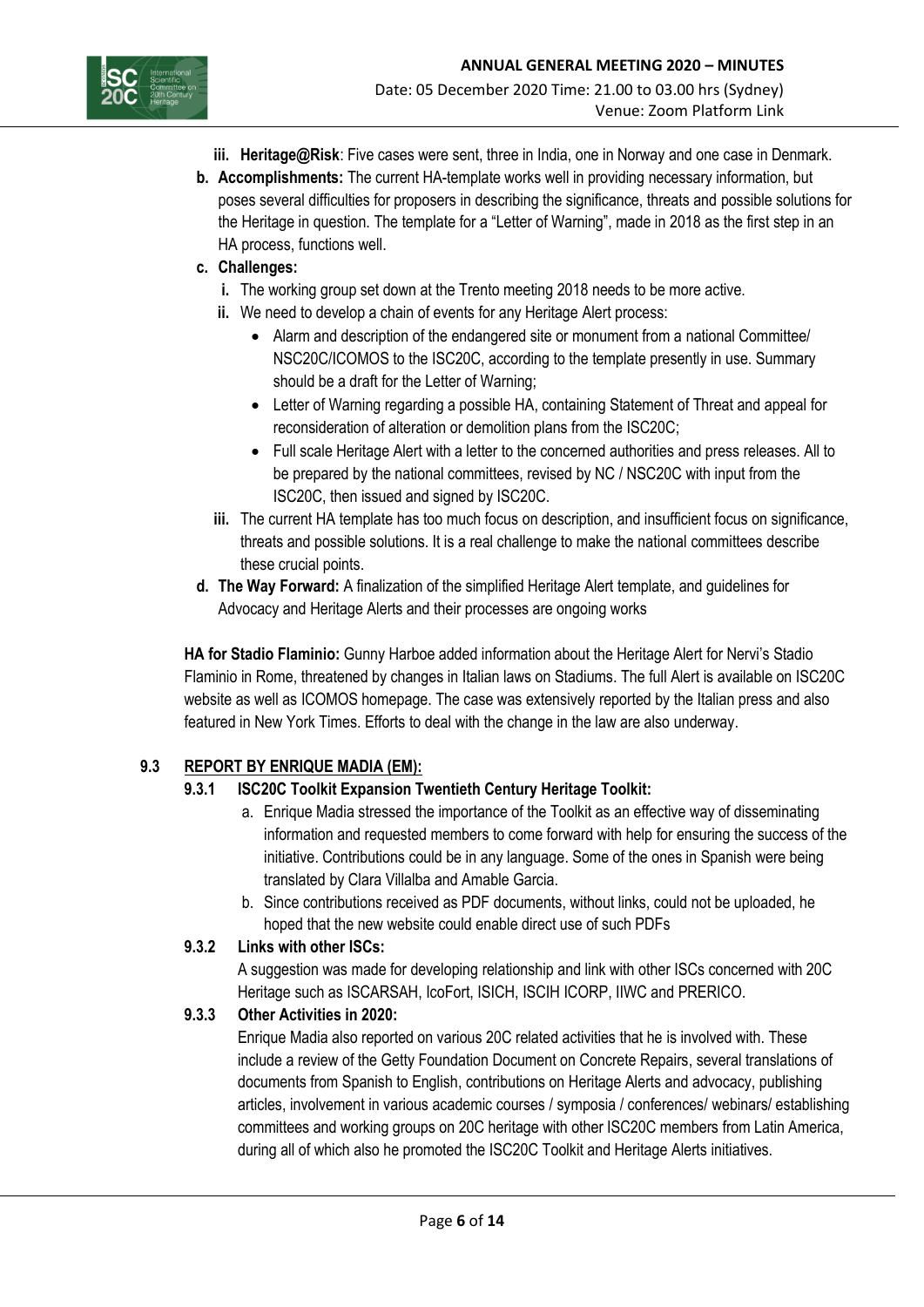

### **9.4 REPORT BY KYLE NORMANDIN (KN):**

### **Website update and Social Media**

- a. Kyle Normandin explained that the initiative for developing the new website had been prompted by the ICOMOS Paris Secretariat decision to move over the platform with all of the other ISCs which share the similar format and server space. The change would allow ISC20C to save time, energy and monetary support because Paris will be hosting our site and paying for the maintenance of the page.
- b. Substantial input has been received from Paris website designers in terms of the format and the platform that they're using. Hopefully, we'll will work within the context of WordPress, a more universal platform, which would allow us to update the website from time to time.
- c. The structure of the new website, being handled by graphics designer Phillipo Burton, will be ready in February 2021, after which it will be populate it with information on the existing website. Aziza Chaouni, recently associated with the initiative, has suggested incorporating some important features of social media, in particular Instagram, into the new website. She is working, with her students at the University of Toronto, on a plugin which would fit on the website, and inherently linked with our Instagram and Facebook pages. Opening of a Twitter page is also being considered.
- d. A clip of the plugin designed by Aziza and her students was shared by Kyle to demonstrate what it looks like on the Instagram page and the website and, how people can go back and forth seamlessly between the website and Instagram, ultimately making the website more dynamic.
- e. The entire project is to be completed by May 2021. It can then be used as an easy mechanism for advocacy and will be a valuable addition to our Facebook page, Instagram page, and links to various organizations.

### **9.5 REPORT BY SMRITI PANT (SP):**

## **9.5.1** a. Overview

- i. A detailed review of the membership database was undertaken during 2020. The current membership totals 191, with 52 voting members, 85 expert members and 54 associate members.
- ii. 11 voting, 13 expert and 2 associate members have submitted their annual reports for 2020.
- iii. This year the National Scientific Committees on 20C heritage of ICOMOS India and National Working Group on 20C Heritage of ICOMOS Ireland also reported on their annual activities.

#### **b. Activities in 2019-20:**

- i. Review of active financial and nomination status of voting, expert and associate members in close collaboration with ISC20C Secretary General, ICOMOS Secretariat in Paris and respective National Committees - an important exercise, given that 2020 was the election year for our ISC.
- ii. Review of associate members requesting to upgrade to expert member status, based on their professional experience and commitment to ISC20C's work.
- iii. Review and approval of membership applications, response to membership related queries on a running basis and, membership reports to ISC20C bureau.

#### **c. Priorities / Actions for 2020-21:**

- i. Review and update membership policy in accordance with the new ISC20C Bylaws;
- ii. Develop and implement strategy to actively engage with existing membership;
- iii. Acquire new active members from underrepresented regions/countries;
- iv. Review of active financial status of existing members outstanding from 2020;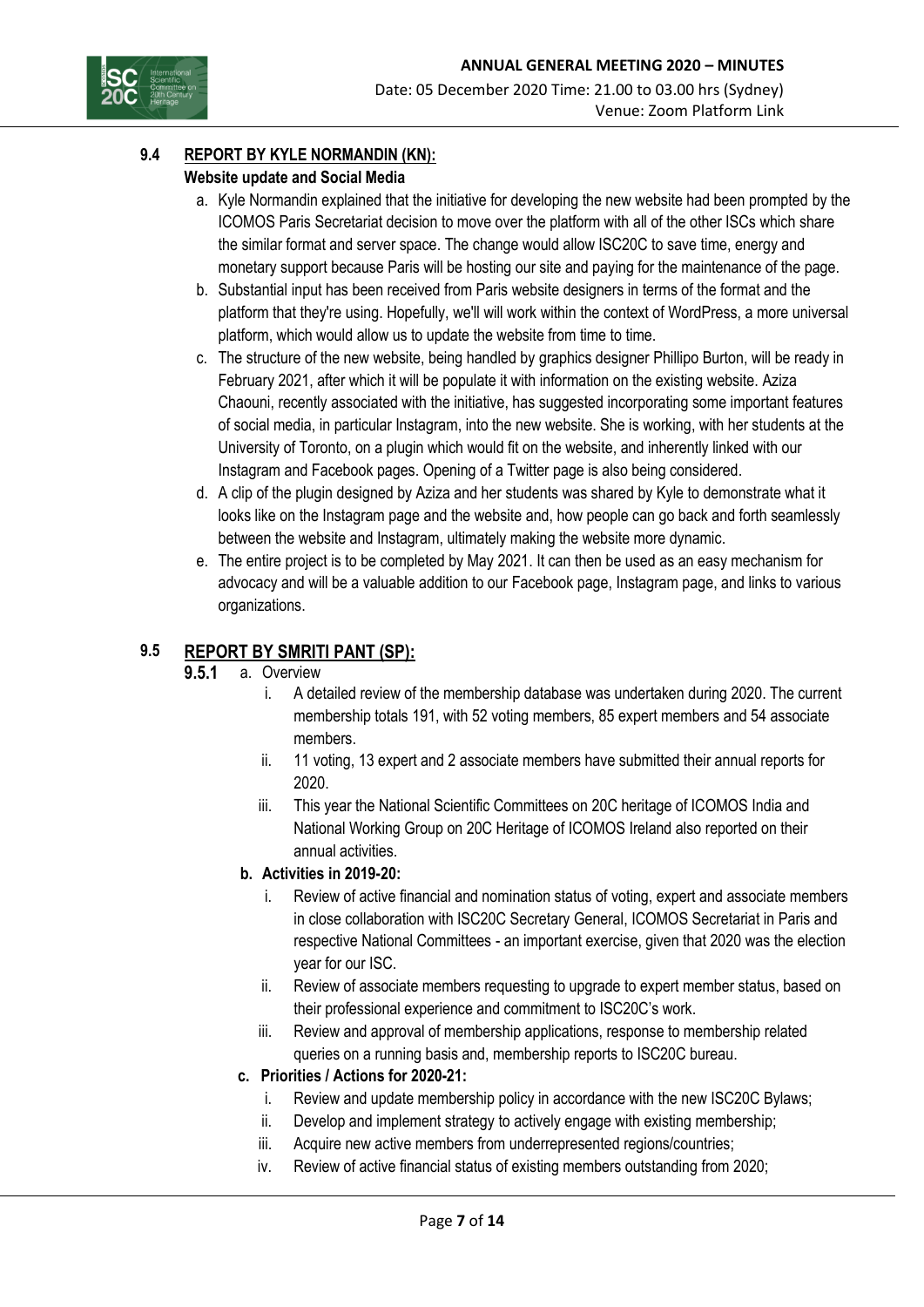

- v. Develop a standard policy for upgrading members from associate to expert;
- vi. Improve the user-friendliness of the membership database;
- vii. Facilitate issuance of annual membership invitations and voting member nominations;
- viii. Semi-annual membership reports to the Bureau.

### **9.5.2 Sustainable Development Goals Working Group Update:**

This WG, with a current membership of around 117, has 6 priority actions and corresponding tasks team. ISC20C had submitted its input for the 'Cultural Heritage for SDGs' team as well as for the one on 'World Heritage and Historic Urban Landscapes' aspects. SDGWG is now looking at closely connecting to the new TSP with its priority as climate change, and the Emerging Professionals Working Group and promoting intergenerational collaboration on achieving their goals. Two designated representatives are be identified by the ISC20C - a senior expert and an emerging professional - to contribute their time and knowledge to various activities as relevant to the core interests of our ISC as well as the SDG WG.

### **9.5.3 Emerging Professionals Working Group Update**

Three key aspects of the EPWG were reported on:

- a. The EPWG Information Package that introduces the role of the EPWG and the support offered by different ISCs and NCs. Results of ISC20C's pilot mentoring program, organized in 2018-19, have been fed into the Package and, it is considered as one of the best practice examples.
- b. A closer collaboration with ISCs, an aspect that needs to be looked at in our plans for the next three years. The EPWG would welcome brief introductions of all ISC20C activities to their members,
- c. Journeys to Authenticity' is a key EPWG projects that Jack Pyburn will speak about as part of the new structure and proposals of the activity.

# **10 COMMENTS FROM INCOMING SECRETARY GENERAL (Kiran Joshi)**

- **10.1 Secretary General's Role:** The Secretary General's tasks are now re-organised as: (a)The basic secretarial work; (b)Overseeing membership activities with the membership Secretary, Dr. Sangeeta Begga Mehta is the new Membership Secretary; (c) Overseeing Communication, Social Media, and the website. Decisions regarding the new Social Media Secretary and the Webmaster will be taken in the coming days; (d) Facilitating engagement of Emerging Professionals in the committee. Identification of EPs for various tasks / initiatives will be decided with the rest of the Bureau.
- **10.2 Membership:** Besides augmenting membership and reviewing its current status, the key activity in this domain will be efforts to creating a truly global membership, balancing representation from all the UNESCO regions. The issue will be taken up in greater detail later by Jack Pyburn.
- **10.3 Communication:** Our aim is to improve the ISC 20C Bureau's engagement with and between members through various means, including creating opportunities for more inclusive dialogue and debate. This intended dissemination and exchange of information and experience can be done at various levels, in various ways, and through various platforms. Suggestions invited from members

#### **10.4 National Scientific Committees and Working Groups on 20C Heritage:**

- a. ISC20C is very keen that many more NSCs and WGs on 20C be established and, that each takes up scientific studies, educational ventures, advocacy, etc. at their local, national and regional levels.
- b. Brief reports on the activities of the existing NSCs/WGs in Brazil, India, Ireland and Italy were presented, emphasising the extension of ISC20C's work, particularly that related to the Thematic Framework, Heritage Alerts, Education and Outreach.
- c. A proposal for developing a mechanism for mutual exchange and collaboration between these individual entities was put forth, for which suggestions were invited from all members.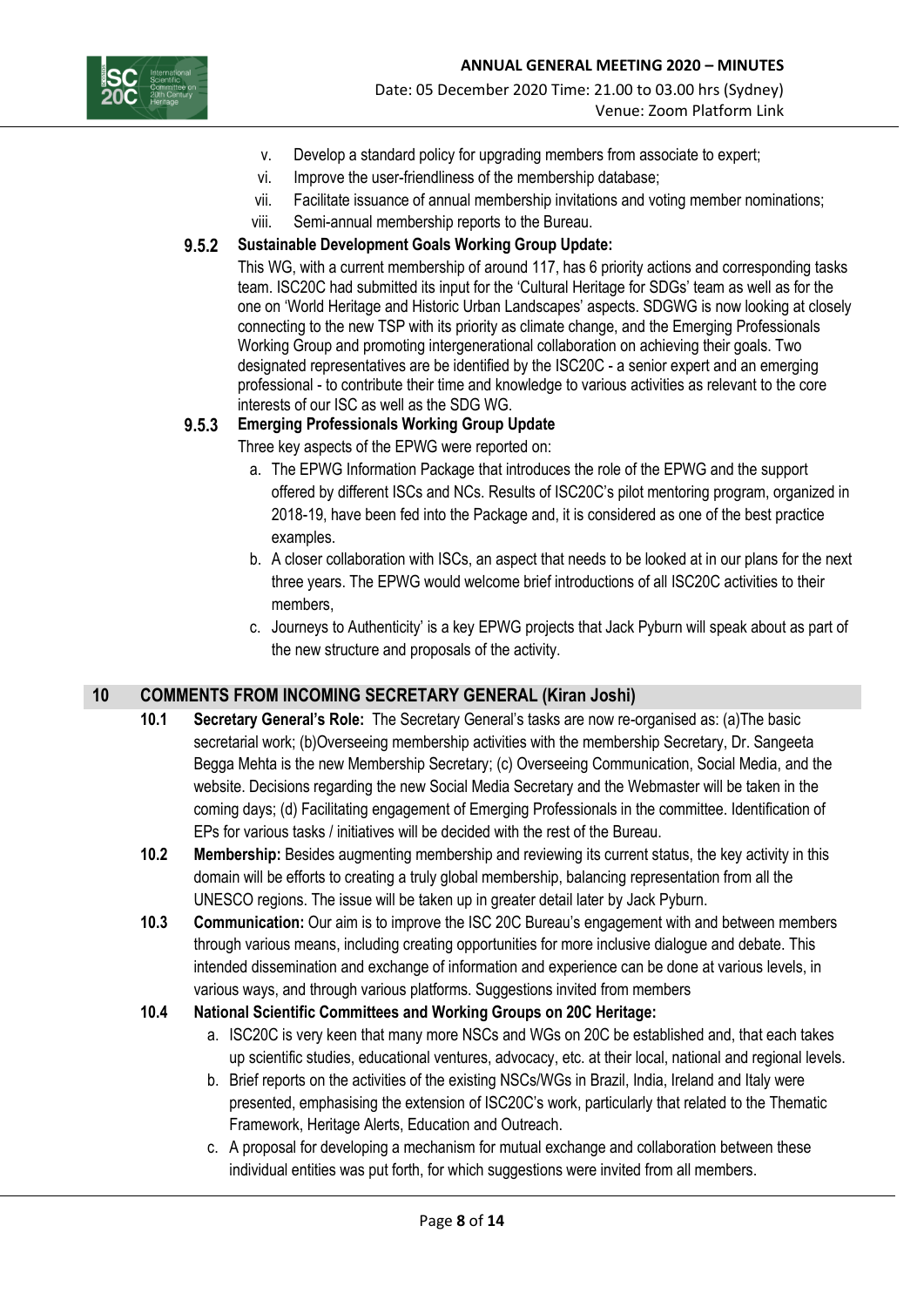

# **11 DISCUSSION / Q & A**

- A member asked if the ISC20C plans to get the 'Madrid-New Delhi Document' authorized as an ICOMOS Charter / some other official doctrinal text for the whole organization.
- Sheridan Burke's response: The document was endorsed and promoted by resolution during the 2017 General Assembly in Delhi. At that time the ISC20C decided not to take it through the process of turning it into a charter, but to better integrate it into other types of doctrines.

## **12 PRESENTATION OF PROPOSED BUREAU ORGANIZATIONAL STRUCTURE (Jack Pyburn)**

- a. Jack Pyburn shared his thoughts on taking forward the work done by the outgoing bureau and his focus on creating opportunities for participation, engagement and communication. The new bureau, with representation from all regions, would help to gather inputs as well as reaching out.
- b. Specifics of the current voting/expert/associate members' regional representation were show severe underrepresentation the Arab States and Africa. Regions of Asia-Pacific and Europe & North Americas have a substantial number of members, but, they are weighted in certain parts of the regions. The new bureau would, therefore, look at ways for expanding engagement, particularly in underrepresented regions and countries, not just the numbers as also the distribution.
- c. The current structure of the Bureau and its initiatives has been re-grouped into 4 verticals Policy, Advocacy, Education, and Communication – to broaden the scope of Vice Presidents' engagement as group leaders who, besides looking after the individual initiatives they are responsible for, will build a team, establish goals, define actions, and help in moving information. This will enable members to reach out to the respective VPs for particular initiatives and information.
- d. An initiative that needs special attention is the 'Thematic Framework' as a possible ways to aggregate national and regional initiatives under a larger international framework. The second is the social media project since it relates to opportunities for communication at various levels within and outside the bureau.
- e. The new President's priorities include increasing communication with members, member engagement in initiatives, greater clarity in mission, goals and desired outcomes, expanding ISC20C membership, particularly in underrepresented regions, build leadership for the future (incorporate EPs in the bureau and the initiatives) and, finally enjoying the work we are doing and each other in all our interactions.

# **13 REVIEW OF TRIENNIAL ACTION PLAN PROJECTS 2017-2020 (SB):**

**13.1 mASEANa 2015-2020 (Ho Weng Hin)**: No discussion / updates

#### **13.2 World Heritage Advice (Susan Macdonald):**

- **a. Desk Reviews:** Pointing out that ISC20C has specific responsibilities to provide advice in relation to World Heritage nominations for 20th century places, Susan Macdonald reported that, earlier in 2020, expressions of interest were invited from members for contributing to the desk reviews of the nominations, and that some members also sent their expressions of interest directly to ICOMOS.
- **b. Workshops and other WH related Activities:** None this year due to the pandemic.

#### **13.3 Socialist Heritage Initiative (Dumitru Rusu):**

Dumitru Rusu presented the ISC20C related work performed within the BACU Association and the series of illustrated inventories of socialist architectural heritage as well as monumental art heritage in Romania and Republic of Moldova that have been published over the recent years since 2017. The architecture and art objects included in these volumes are organized into various sections, each with a map showing location of the objects described. Subsequently, he interactive maps and smartphone applications were also created to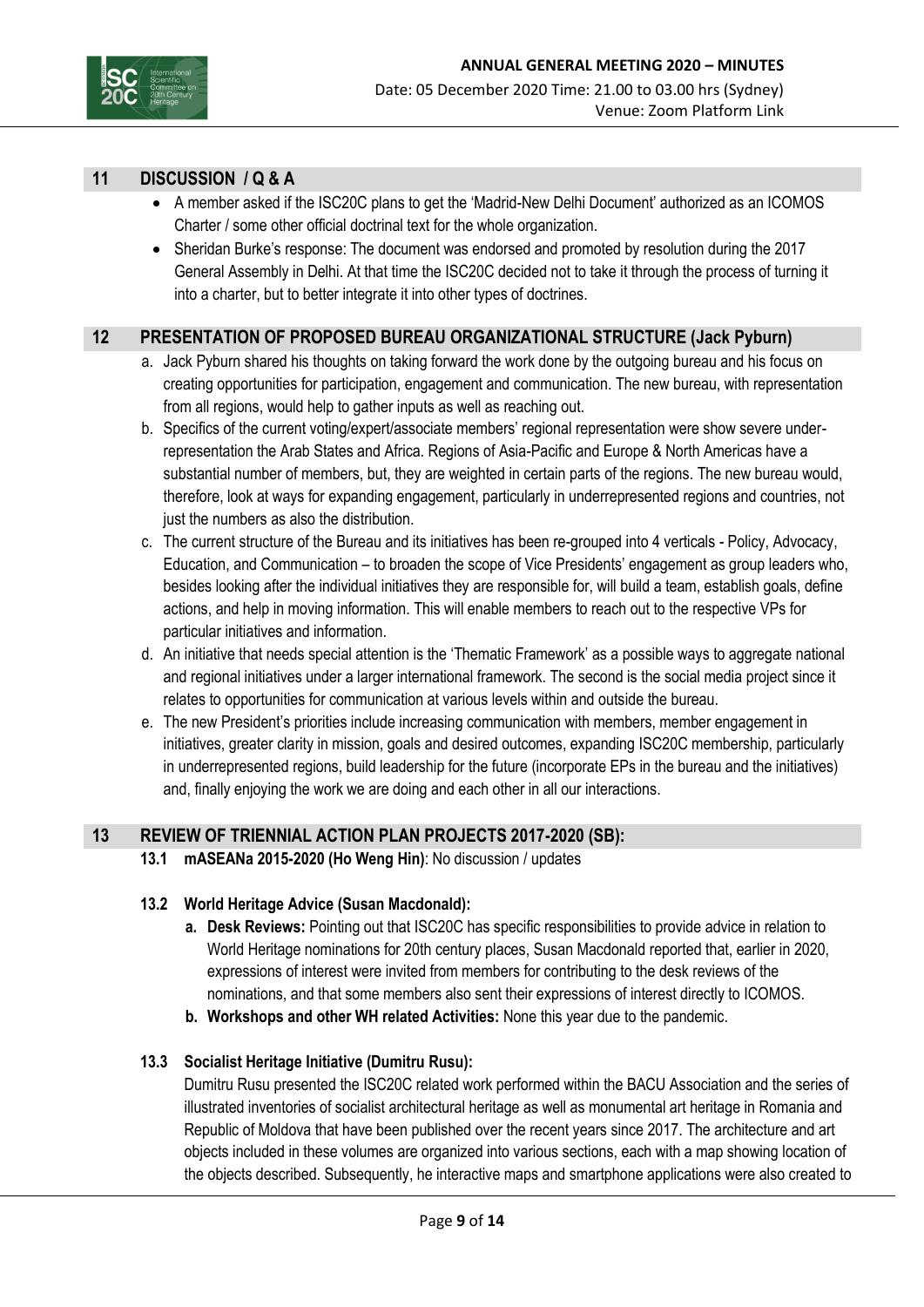

heighten public awareness of the value of this heritage. The combined concept of photo album and digital guide with QR codes connected to the interactive map or Smartphone application on Apple and Google Play is an objective expression of the socialist modern phenomenon. The project, which began in Romania and Moldova, has been extended to other countries, with the three more inventory books on 'Socialist Modernism in Germany', 'Socialist Modernism in former Yugoslavia' and 'Socialist Modernism in the Eastern Bloc.' The work will continue, covering other countries, in its efforts to save sites of the socialist modern many sites that are at risk of being demolished, transformed or replaced.

### **13.4 Twentieth Century Heritage Thematic Framework (Susan Macdonald):**

- **a. The Background:** The project began in 2009, catalysed by the lack of recognition and protection for 20C heritage and the challenges to contextualizing while listing. The problem was raised by the World Heritage Center and ICOMOS, but ISC20C wanted to go beyond the iconic European works of modern masters, which currently dominate the World Heritage, to look at the full range of 20th century places to produce a framework that could be used globally and adapted to local or regional conditions. ISC20C was supported by GCI, developing and funding a project to advance this work.
- **b. Role and Purpose:** The Framework is a tool for identifying and assessing heritage of the 20th century. It considers the principal social, technological, political, and economic phenomena that shaped the 20th century globally and covers all heritage typologies, not just buildings. Its purpose is to expand understanding of the 20th century, create inventories at local, regional and national levels to help diversify the type of heritage listings, to inspire future theme studies and context statements, and to aid in developing comparative analysis to advance historic research.
- **c. The Framework:** 10 global themes (each with several sub-themes) of relevance for the 20C have been identified and discussed. The essays include a broad range of illustrated examples of heritage typologies from diverse geographic contexts to show how abstract concepts can relate to a place.
- **d. Publishing and Dissemination:** The Thematic Framework is in its final stage of production, and will be published online, available for download as a PDF and for print on demand, on both the GCI and the ISC 20C websites. Spanish and French translations are also being worked on. A dissemination strategy is being worked out.

# **14 PROJECTS PROPOSALS FOR THE DRAFT TRIENNIAL ACTION PLAN 2021-24 (JP)**

#### **14.1 Olivetti Architectures Around the World (Stefania Landi):**

The proposal aims to rediscover and protect the architectural legacy of the Olivetti Corporation, renowned producer of typewriters, electronic calculators and computers, founded in Ivrea (Italy) in 1908. Between 1930s and 1970s, Olivetti expanded internationally from Europe to North and South America, Asia and Africa. These global architectural traces of Olivetti's history - plants, office buildings, training centers, and showrooms, designed by masters of Modern Architecture – are significant, especially due to the social and cultural ideals that inspired their design. Except for a few are most of them seem to be forgotten, have been subjected to strong alterations, or are threatened by demolition. The project began with the study of the documentary materials at the Olivetti Historical Archives in Ivres. Some 35 sites have been brought to light till now. Keeping in mind the international, serial nature of the project, difficulties are envisaged in assessing its significance, especially as a witness of the cultural, social and economic history of 20C. Thus, ISC20C's collaboration is considered crucial to increase the knowledge of such legacies, to raise the awareness of their significance, and, to support the conservation effort. In a broader perspective, this project is considered as a thematic study, which aims define a methodology to address the knowledge and conservation of corporate architectures.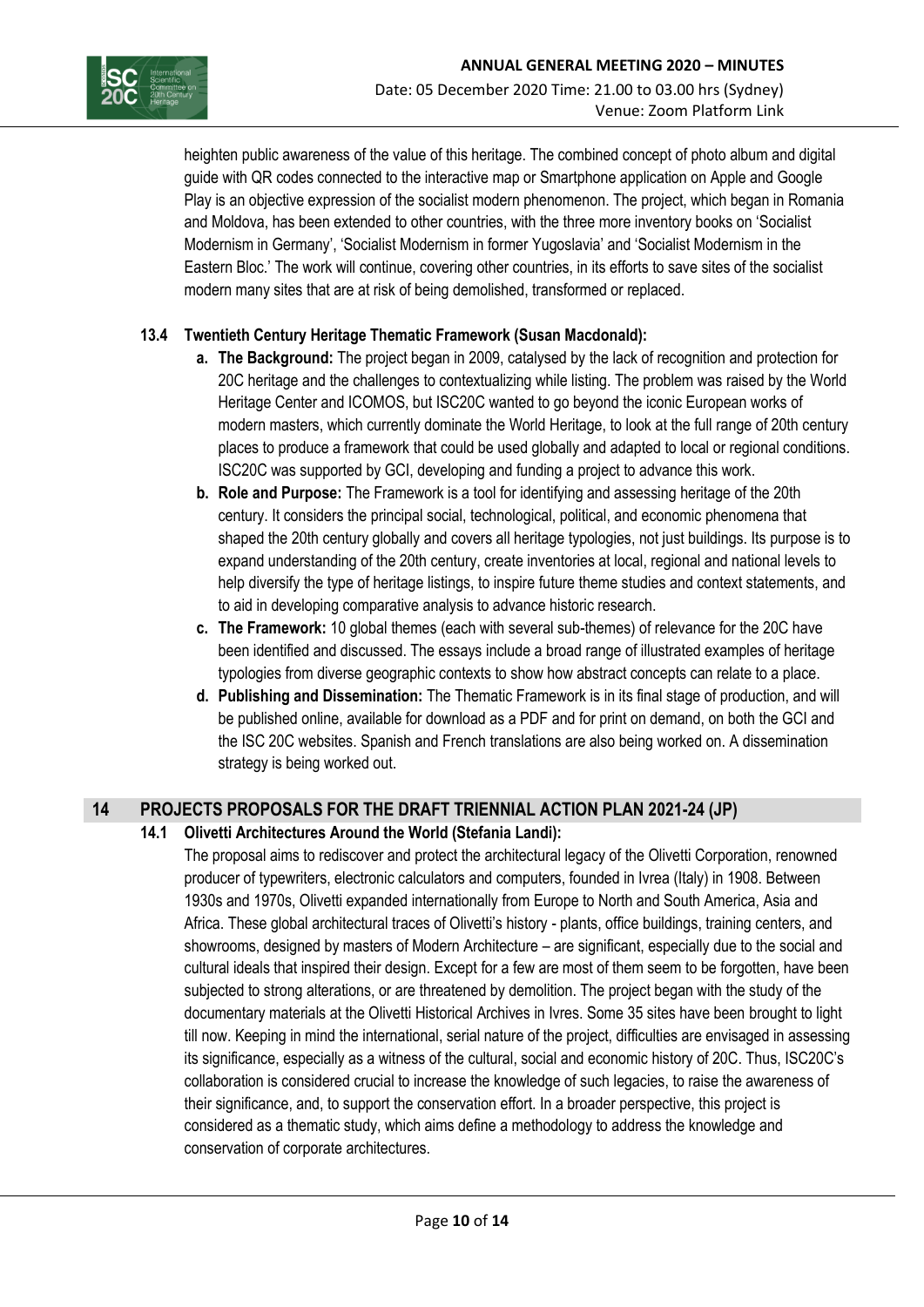

# **14.2 Three proposals from NSC20C-Italy (Cettina Lenza):**

The presentation elaborated three international projects. The first,'The 21st century neighbourhoods of Modern Masters,' aims to identify and analyze popular neighbourhoods all around the world designed by former masters from the second half of the 20th century. An in-depth analysis on historical data, design quality, social livability, state of conservation, current protection legislation and practice will be developed of all cases that will also involve an integrated conservation approach, combining landscape and architecture. The second proposal, 'Mental Hospitals from the 20th century,' will identify and analyze mental hospitals all around the world. During the early 20th century, these facilities were built according to different models, often becoming real micro cities with pavilions, churches, laboratories, agriculture or artisanal colonies. Following the changes in the treatment of mental illnesses, these hospitals have lost their original function, and converted to different uses. But the question is, which are the original features to be conserved during these transformations in order to preserve the memory, the values and the significance of this heritage? The project aims to expand the knowledge of this typology at the international context and to foster a comparative analysis about the current condition and the possible strategies of conservation and reuse. The third proposal concerns 'Street Art and 20th Century Architecture' that aims to investigate the relationship between the city art and 20th century architecture around the world. In suburban contexts, street art works can be useful for a positive conversion of the degraded localities. The investigation extended to the international context may produce an invaluable data base on this field, located between modern art and contemporary architecture.

# **14.3 From SocHeritage to Dissonant Heritage (Jorg Haspel):**

Jorg Haspel began the presentation by acknowledging ISC20C Members' contributions to the ICOMOS Heritage at Risk Report, and, suggested that a Special Edition on Concrete Heritage at Risk, with examples from all over the globe, be planned by the Committee.

The main presentation began with a brief history of the Socialist Heritage that was launched around the fall of the Berlin Wall and opening of the Iron Curtain which placed many Eastern European built objects in under threat and the efforts made - including the publications presented by Dumitru Rusu - to bring the current wide acceptance of the 'Socialist Heritage' of the post war era in Eastern Europe. Examples, such as the Tirana Theater in Albania and the Buzludzha monument in Bulgaria, were presented to show the current state / status of this heritage and the popular public attitude of acknowledging, recognizing and preserving it as part of their identity. Other examples of such changes in attitude towards previously ignored heritage is the inclusion of socialist heritage as one of the topics during the Herb Stovel Memorial lectures held in America and the placing of "The Iron Curtain and Green Belt" on Germany's Tentative List for World Heritage inscription. The geographic limitations of the work accomplished so far were mentioned as was the need to look at the western parts of Europe while also covering other continents. The project also needs to widen its historical perspective beyond the post-war period to cover the whole 20th century, including late 19th century, and to address all layers and sub-themes of contested 20th century heritage, i.e., the worldwide legacy of war and tyranny, repression and resistance from world war to monuments of emancipation to colonial heritage. The presentation closed with a reminder of 'unloved' monuments and heritage sites on the world heritage list, such as the Genbaku Dome in Hiroshima, Robben island, and Auschwitz Birkenau, urging members to include more of such heritage in our work.

# **14.4 Heritage Applause Update (Sheridan Burke):**

The idea is to celebrate and applaud some of the things that people are doing well. Nominations could be invited every year in June for conserving 20th century heritage, documentation, or even personal contributions that have been substantially completed within the last five years. The criteria for nomination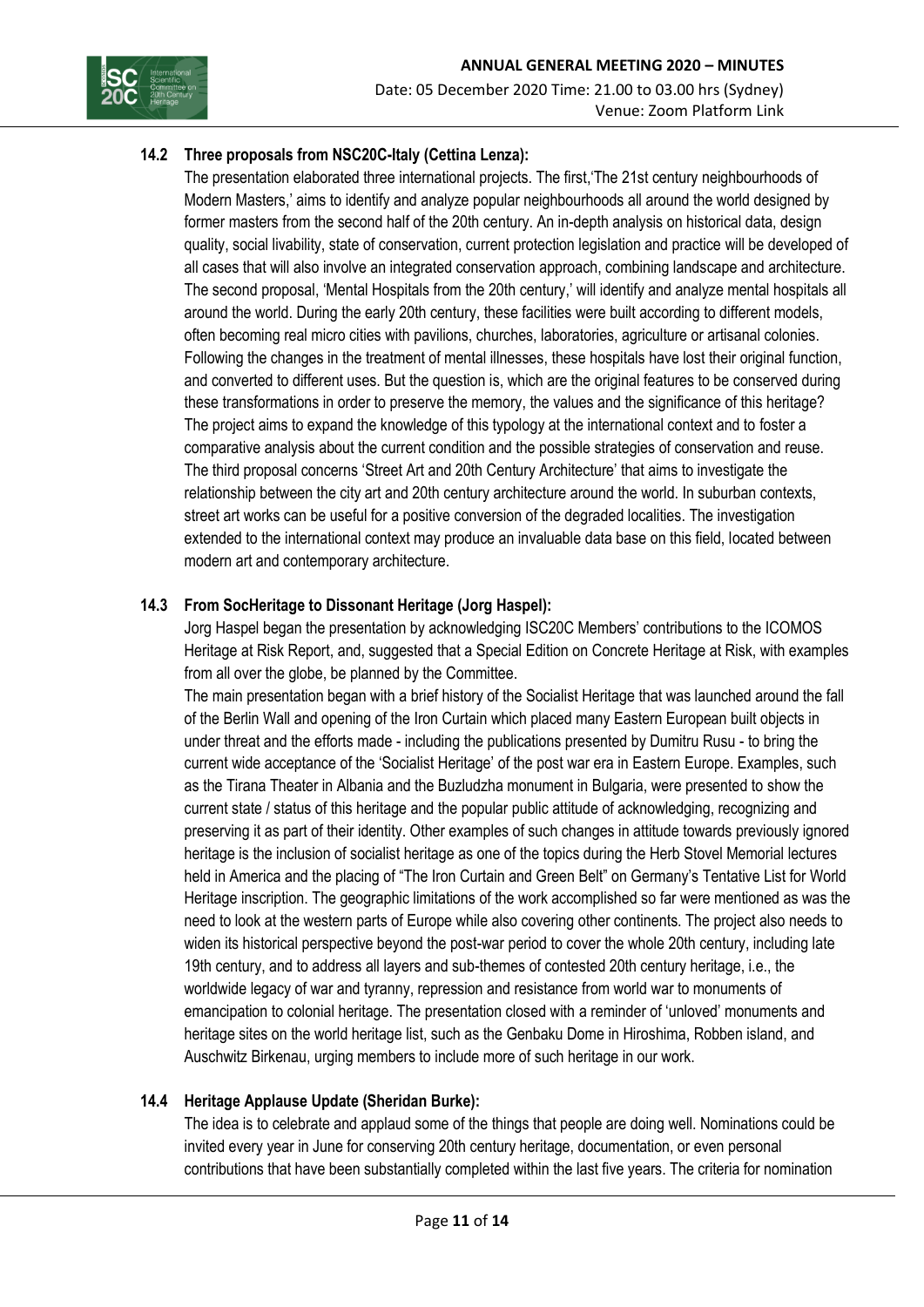

would be about implementing the Madrid-New Delhi Document, about persistence and courage, celebrating the scope of advocacy, etc. Assessment would be by a Heritage Applause Subcommittee. Awards, with a good citation, can be announced at our AGM with attendance publicity. The concept is to spread awareness and knowledge internationally about good example, instead of always having the negative sense with the Heritage Alert. The proposal includes developing templates for submissions and formulating the communication strategy, and launching the initiative in the coming year.

#### **Discussion:**

Jorg Haspel: The Heritage Applause was proposed several years ago, and, a number of other initiatives following similar goals have been launched since then. How could we try to cooperate with them, or, find a specific profile for ICOMOS in the current worldwide perspective?

Sheridan Burke: That is what the subcommittee would look at - if there is there a role for ISC20C, or whether it's something that others are doing well enough and we don't need to bother anymore.

#### **14.5 MAP 2020 Update (Sheridan Burke):**

- **a. The Background/Original Project:** The idea of the MAP 2020 Montreal Action Plan 2020, which started in 2001, was to survey the state of conservation of the 20th century heritage globally, provoke and prompt national committee to get involved in its protection, and build a database / gather reference documentation. A survey was sent out, with a series of question to understand the major issues facing 20th century heritage. The initial survey asked NCs to identify 10 or 20 different properties, not limited to buildings. Around 50 national committees responded, and a database of 600 sites was developed. This documentation exists in various forms, but could not be published because of insufficient funding and a series of copyright issues.
- **b. Present Proposal:** The current proposal project proposal is to form a subcommittee to review, update re-conceptualize the original survey, and publish this data. We would now engage with Thematic Framework a lot more closely, undertake a follow-up survey to figure out how to store the data. And, obviously it's something on which we really like to engage with members, especially emerging professionals.

#### **14.6 Modern Heritage in Africa (Laura Robinson):**

The initiative was developed in partnership with the World Heritage Centre, the Advisory Bodies, the Getty Conservation Institute, ISC20C, Rights-based Approach WG and DOCOMOMO, with the aim to profile and promote Modern Heritage of Africa on the continent or beyond. The project includes all aspects of heritage, including intangible heritage, exploring the meaning of modern heritage in a non-western context, integrating contemporary heritage into development and, raising global awareness of African heritage, which is grossly under-represented. The project extends from October 2020 to 2022.

#### **14.7 ICOMOS Climate Change Action (Leo Schmidt):**

Topic already covered in Leo Schmidt's earlier presentation.

# **15 MEMBER PRESENTATIONS (JP):**

## **15.1 NSC20C Italy (Cettina Lenza):**

The presentation described the history of ICOMOS Italy's National Scientific Committee for 20<sup>th</sup> Century (NSC20C), founded in December 2018, and the series of activities its members have been engaged in.

a. One of the main activities of the group, undertaken in 2019, was the project "Matera Oltre I Sassi",. This project focused on the villages of Matera and new urban neighbourhoods designed during the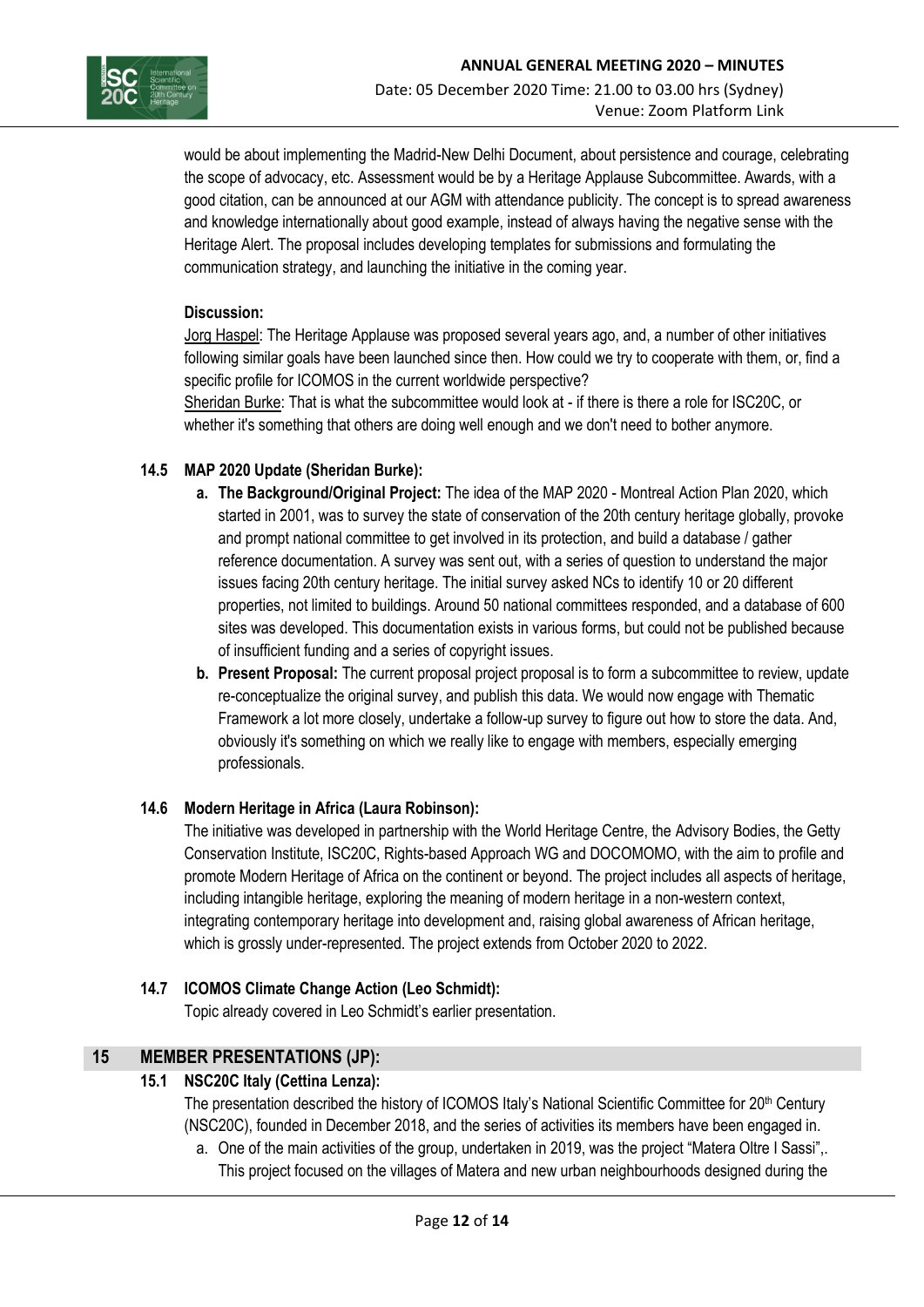

middle of the 20<sup>th</sup> century for the inhabitants of Sassi. The activity included exploring public and private archives for project drawings, historic photographs and videos that directed inspections surveys and interviews with the inhabitants, holding several meetings of the working group. A video "Matera beyond the Sassi" was made to highlight the heritage significance of the area. During 2020, the group started a critical assessment of the result of project "Matera Oltre I Sassi".

b. In 2020, the NSC has proposed some webinars, of which the one about the stadiums of  $20^{\text{th}}$ century in Italy seeks to emphasize the values and significance of Italian historic stadiums, and the many issues and threats starting from the Franchi Stadium Alert. In parallel ICOMOS Italy is addressing in a wider perspective, i.e. the legislative changes which may affect heritage of historic stadiums, analyzing the main instances conflicting with conservation (safety requirements, urban development strategies, economic aspects etc). The presentation depicted several stadiums of 20thCentury, Flaminio Stadium, Rome, Poita Elisa Stadium, Franchi Stadium Florence, San Paolo Stadium, Naples among others.

## **15.2 Thematic Framework of Pre-Independence 20C Architectural Heritage in Mumbai** *(***Saranya Dharshini, NSC20c, ICOMOS India):**

The idea of the project is to move away from the framework of architectural icons, encompass the multiple narratives of India's 20C heritage, and, contextualize the 20C history of Mumbai through identification of several societal processes that shaped the city. The presentation began with introducing the geographic, social, economic and cultural context of the city, identifying major political and economic events that impacted the city's 20C history, its infrastructure, its lifestyle and its built form. It emphasised the vital role played by prominent Indian businessmen in modernising the city and its architecture. The methodology for the study / assessing significance is an adaptation of the 20C Thematic Framework. This is a pilot project, the learning from which would inform similar projects in other cities such as Delhi (administrative capital), the British Cantonment at Ambala, the Princely city of Jaipur, etc. The future plan also is extend the boundaries of this research and compare our study with those of other countries that have gone through similar processes of decolonisation, nationalism and different ways of modernisation.

#### **15.3 20C Mental Health Facilities in Britain** *(***Christina Malathouni):**

The project is a by-product of "Public Mental Health Facilities in Post War Britain" on which the author has worked earlier and draws information from a 1998 publication that indicates how the theme of 20C hospitals and mental health facilities has generally been neglected. Attention was also drawn to a plan of 1962 that talks about treating mental health patients within the general hospitals and abandoning the large mental hospitals. While the older structures of these large complexes are listed, the 20C additions are neglected and at risk of demolition. These deserve recognition and protection not only as modern architecture but as of the new approach to mental health. Several case studies were presented to highlight the issue.

#### **15.4 Proposal for Alvar Aalto on World Heritage List (Jonas Malmberg):**

Jonas Malmberg presented Finland's proposal of nominating Alvar Aalto's work on the World Heritage List as serial nomination, mentioning that the Paimio Sanatorium was initially nominated as a hospital, but by 2015 the idea faded and new uses have been found. Responding to the open call by Finland's national body for world heritage for developing the potential of modern architecture and landscape, the Alvar Aalto Foundation sent the proposal for a series of works by Alvar Aalto. This was followed by a conference on "Humanistic Modernism" regarding works of Alvar Aalto in the World Heritage context. Further to this, a preparatory work of the tentative list was organised at the Heritage Agency. The potential of the works by Alvar Aalto was visualized in the seminar in Lahti in 2019 with 141 participants from 12 countries.